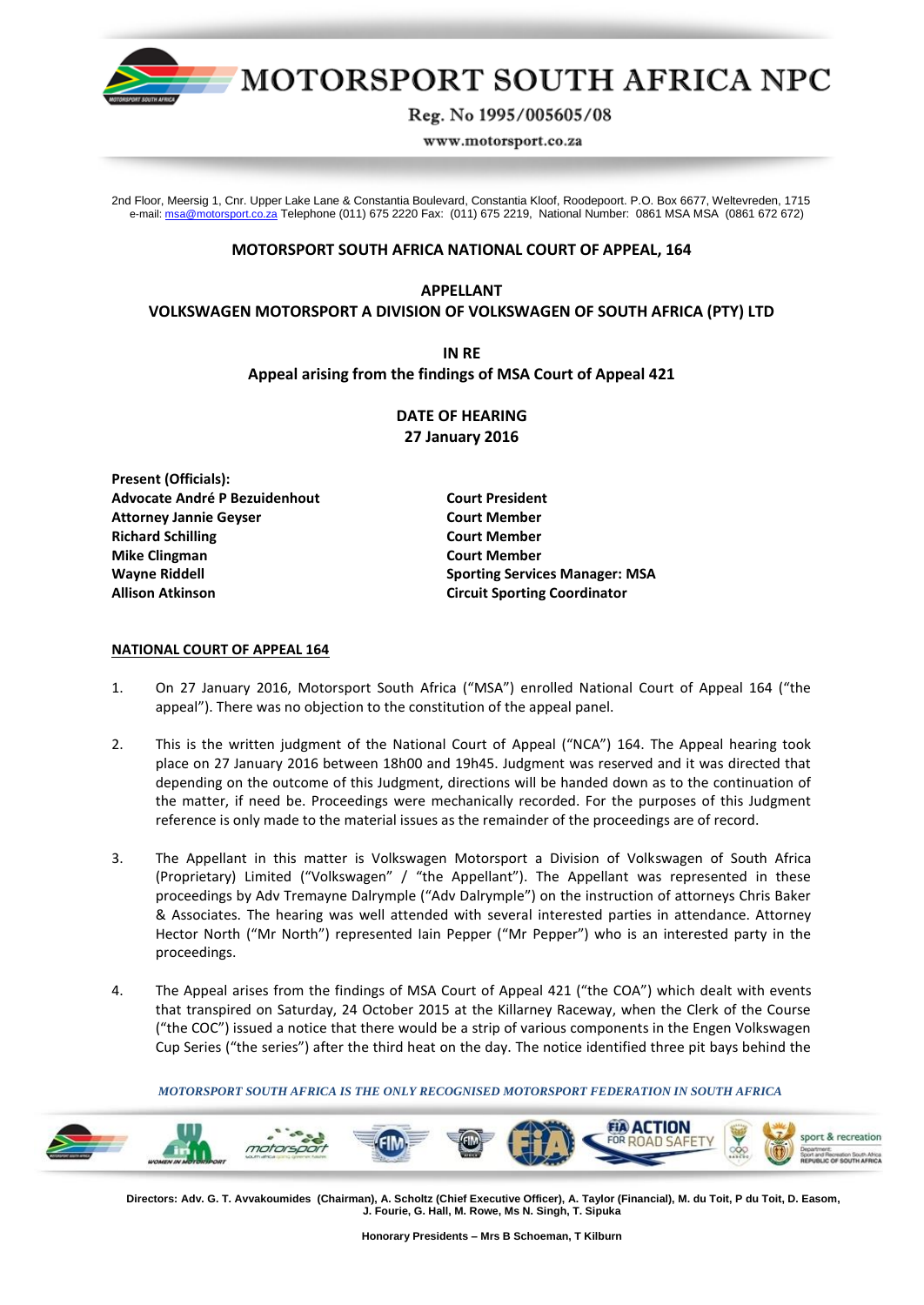main garages at the Killarney raceway as a designated *parc ferme* where the strip would take place. Certain factual events transpired during the strip and a further technical inspection took place on Thursday, 29 October 2015, in Johannesburg where certain further events transpired. COA 421 dismissed the appeal of Mr Pepper and made adverse findings as to:

- 4.1 the decision to create a temporary *parc ferme* whilst scrutineering facilities existed at the Killarney circuit;
- 4.2 the failures by the Technical Consultant to follow GCR 252 vi).
- 5. In consequence of the findings of COA 421, the Court found that the technical inspection was significantly flawed and set aside all findings and penalties arising from the flawed inspection. Following this decision, the Appellant promoted its leave to appeal. Leave to appeal was granted to this NCA on 27 November 2015.
- 6. The payment of the appeal fees was waived by MSA (as it was entitled to do). Much was made by Mr North about this in his oral address to which this NCA will refer to below.
- 7. The appeal bundle initially comprised exhibits "A" to "P". On the day of the hearing, the Appellant supplemented the appeal bundle by delivering two further exhibits, being "Q" and "R" to MSA. In addition, the Appellant provided this NCA with the Regulations and Specifications for the 2015 Engen VW Cup National Championship Series (updated 29 January 2015) ("the VW Cup Regulations"). MSA made available to this NCA these additional exhibits and they were provisionally added to the appeal bundle.
- 8. The NCA is indebted to the legal representatives for their able contribution in the matter.

#### **PROCEDURAL DIRECTIVE 1**

9. In the morning of 27 January 2016, this NCA issued the following procedural directive:

**"T***O: WAYNE RIDDELL, MOTORSPORT SOUTH AFRICA FROM: NATIONAL COURT OF APPEAL, 164*

#### *Procedural Directive 1*

- *1. The Appellant is directed to make available by 14h00 today, 27 January 2016, its formulated appeal provided for and contemplated in terms of GCR 212 B), read with GCR 219.*
- *2. This Procedural Directive does not adjudicate whether the Appeal is properly constituted.*

# *Adv AP Bezuidenhout*

#### *President, National Court of Appeal 164***"**

- 10. This procedural directive was apparently not received by the Appellant, but it was received by the NCA members.
- 11. During the course of the day of 27 January 2016 exhibits "Q" and "R" were submitted to MSA by the Appellant but clearly not in response to the procedural directive.
- 12. At the commencement of the hearing, the issue of the formulated appeal was raised with Adv Dalrymple and he was invited to deal with the matter first, prior to the appeal continuing on the merits. Adv Dalrymple was afforded an opportunity to take instructions on the matter and to make submissions and Mr North, likewise, made submissions in this regard.
- 13. Before dealing with the matter further it is important to state that the appeal is prosecuted within the ambit of MSA's authority to control motorsport.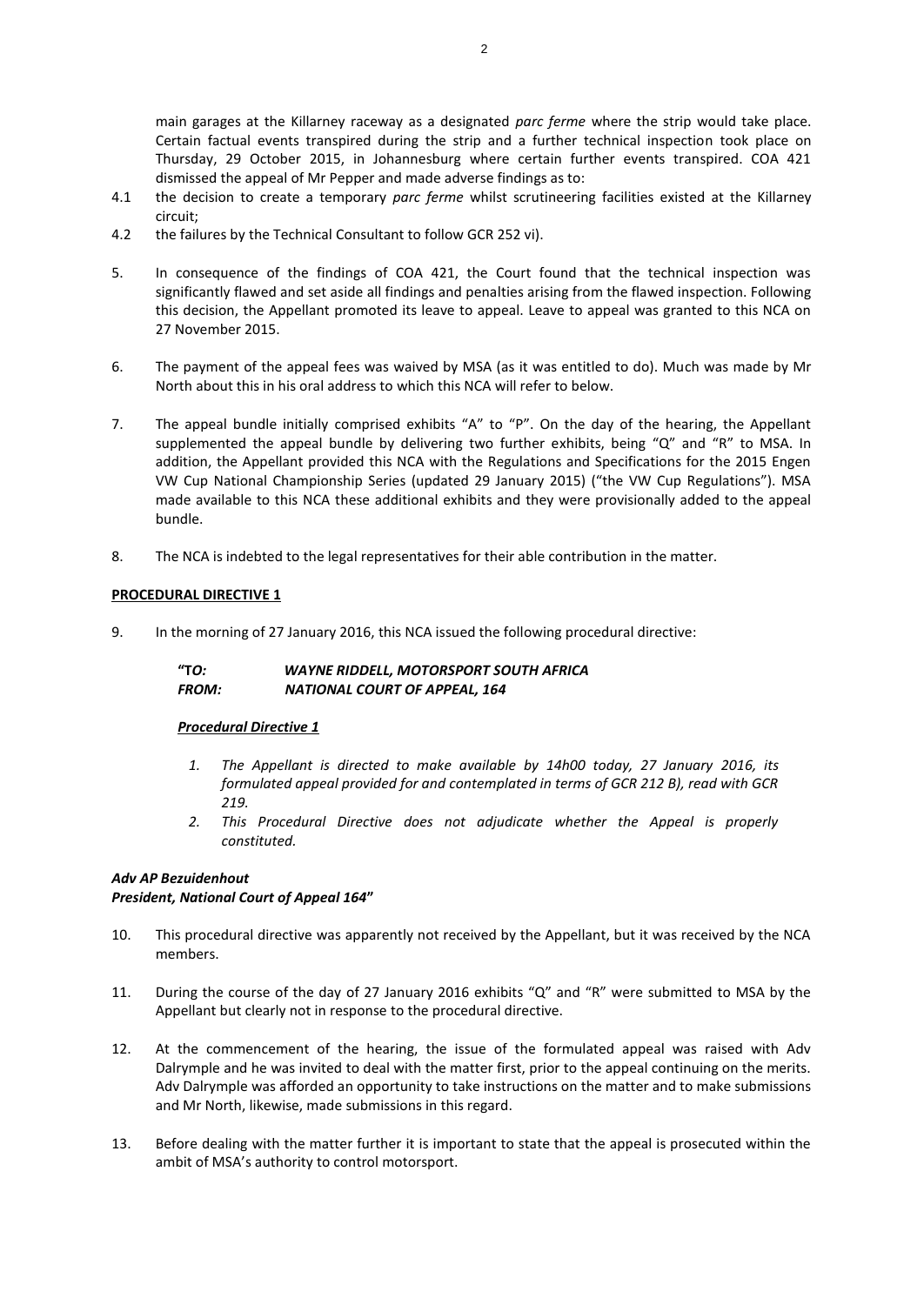#### **THE CONTROL OF MOTORSPORT, THE GCR'S AND THE SSR'S**

- 14. The control of motorsport in South Africa is held by MSA, a Non Profit Company in terms of the Companies Act 61 of 1973 and Act 71 of 2008. MSA holds the sporting authority to govern motorsport as it is the delegated authority by the *Federation Internationale de l'Automobile* ("FIA"), *Commission Internationale de Karting* ("CIK") and *Federation Internationale de Motocyclisme* ("FIM"). MSA is structured with a Board of Directors, a Secretariat, a National Court of Appeal Specialist Panels, Sporting Commissions and Regional Committees. The Secretariat of MSA does not serve as bodies governing discipline of motorsport. It only attends to secretarial issues. Wayne Riddell ("Mr Riddell") represented MSA in this capacity. The exercise of the sporting powers by MSA is in terms of the sporting codes of the FIA, CIK and FIM. As such, MSA has the right to control and administer South African National Championship competitions for all motorsport events. The National Court of Appeal of MSA is the ultimate final Court of Judgment of MSA. (see *Articles 3 to 7 of the MSA Memorandum*) (see *Article 35 of the MSA Memorandum*)
- 15. The participation of motorsport competitors in events managed by MSA is based on the law of contract. MSA has the sporting authority and is the ultimate authority to take all decisions concerning organizing, direction and management of motorsport in South Africa. (see *GCR INTRODUCTION – CONTROL OF MOTORSPORT*)
- 16. All participants involved in motorsport events subscribe to this authority. As such, a contract is concluded based on the "*rules of the game*". There exists a ranking structure in the MSA Rules and Regulations. (General Competition Rules are referred to as "GCR's"). The "*rules of the game*" of motorsport are structured in main on the Memorandum of MSA and the GCR's. Any competitor who enters a motorsport event subscribes to these "*rules of the game*". (Reference in this judgment to "*rules and regulations*" intends to refer to the broad meaning of the "*rules of the game*". Specific references to GCR's are individually defined.) (see *GCR 1*)
- 17. It is expected of every entrant and competitor to acquaint themselves with the GCR's constituting the "*rules of the game*" and to conduct themselves within the purview thereof. see *GCR 113 read with GCR 122*)
- 18. It speaks for itself that Volkswagen Motorsport will equally be acquainted with the GCR's in view of their pivotal role in the series.

#### **LEGAL AND FACTUAL ISSUES WHICH ARISE IN THIS APPEAL**

19. The Appellant is *dominus litus* in this appeal. It is apposite nonetheless, to firstly deal with the Appellant's *locus standi* in view of the stance adopted by Mr North on behalf of Mr Pepper.

#### *Whether Volkswagen Motorsport has locus standi in this appeal*

- 20. Mr North, in his submissions launched a severe attack on the conduct of Volkswagen Motorsport in this appeal, its *locus standi* and the fact that the appeal fees were waived by MSA. In essence, Mr North submitted that Volkswagen Motorsport received favourable treatment from MSA which is an indication of bias in its favour. Mr North submitted that Volkswagen Motorsport has no *locus standi* to be heard. Mr North indicated that Volkswagen Motorsport is not a competitor. Mr North attempted to convince this NCA that on this ground alone, the Appellant should fail, irrelevant as to other issues.
- 21. A reading of the VW Cup Regulations (exhibit "Q") indicates that:
- 21.1 Volkswagen Motorsport is responsible for the administration of the series subject to the over-riding authority of MSA (Regulation 3.a));
- 21.2 the aim of the championship is to declare a National Engen VW Cup Champion (Regulation 2.a));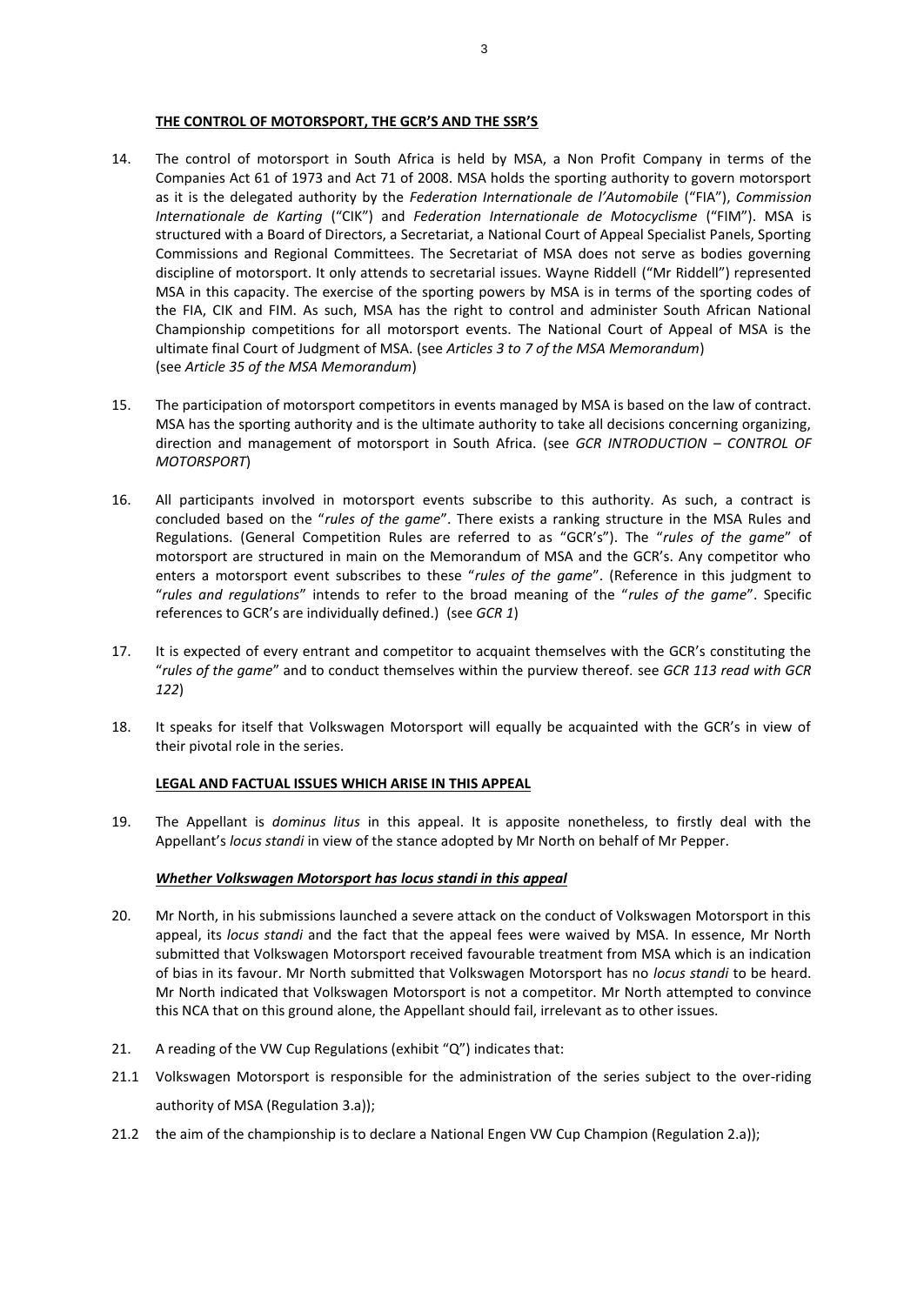- 21.3 the series is open to VW Cup cars constructed by VW Motorsport (Regulation 4.b));
- 21.4 no drivers will be eligible to compete in the series if they are not fully paid up members of the Engen VW Cup association which will be managed by VW Motorsport (Regulation 5.a));
- 21.5 all competitors must ensure compliance with advertising decals of the series sponsors (which includes VW) (Regulation 10 and in particular 10.e));
- 21.6 specific regulations are included for an appointed Technical Consultation and Technical Inspections (Regulations 18 and 19);
- 21.7 the only permissible engine is a unit supplied by VW Motorsport which is sealed and may not be stripped or worked on by competitors or their teams.
- 22. Volkswagen South Africa has a corporate relationship with motorsport in South Africa. It is a corporate member and registered as such by MSA. According to Mr Riddell they pay their licence fees every year. As a corporate member they are intricately involved in a National Series (in this instance the 2015 Engen VW Cup National Championship series).
- 23. There is absolutely no merit in the submissions made by Mr North in this regard. This NCA was informed during the hearing (nobody disputed this) that Volkswagen Motorsport is a corporate member of MSA within the ambit of the General Competition Rules ("the GCR's"). GCR 26 defines a corporate member as follows:*"26. CORPORATE MEMBER" means anybody recognised by and affiliated to MSA as a club or association, associate member, company and / or closed corporation, and registered as such."*
- 24. All of these Regulations demonstrate the pivotal role which VW Motorsport plays in the series and its involvement therein to make the series one of the recognisable National Series events administered under the control of MSA. It is accordingly disingenuous to contend that VW Motorsport do not have *locus standi* to have issues resolved within the ambit of the tribunals of MSA, including this NCA.
- 25. This NCA accordingly finds that VW Motorsport has *locus standi* and that the submissions made by Mr North are rejected.

# *Whether the appeal is properly constituted in terms of GCR 212 B) read with GCR 219*

26. GCR 212 B) provides for when leave to appeal should be requested by a party and procedures to be followed in an application for leave to appeal to an NCA. This GCR provides as follows: *"212. LEAVE TO APPEAL*

# *B) Leave to Appeal to an MSA National Court of Appeal*

*Where a matter is considered by an MSA Court of Appeal, a party aggrieved at the outcome may apply to the NCA for leave to appeal. Such application for leave to appeal must be submitted in writing, detailing fully the background to the matter and the reasons why leave to appeal should be granted, within 7 (seven) days of the written notification of the MSA Court of Appeal's findings and be accompanied by payment of a fee of R3000.* 

*Three (3) members of the NCA shall consider an application for leave to appeal on the papers only (no hearing will take place) and their decision shall be final.* 

*Where the NCA panel rejects an application for leave to appeal, the fee paid shall be forfeited. The NCA may, but shall not be obliged to, call for an application for leave to appeal to be supplemented, should the applicant wish to do so, in the respects deemed necessary and within a specified reasonable period not exceeding 5 (five) days. Where the NCA panel grants leave to appeal, the applicant shall submit a formulated appeal (see GCR 219) within 7 (seven) working days of the leave to appeal being granted, together with payment of the appeal fee of R15 000.00 (the leave to appeal fee paid will be credited against this amount so the actual additional amount payable will be R 12 000). Failing submission of a formulated appeal and payment of the required fee within the stipulated time frame, the right of appeal shall automatically lapse and any fees paid shall be forfeited.* 

*Such formulated appeal shall be considered during a formal hearing by the NCA. No member of the NCA shall be disqualified from being involved in any appeal solely by reason of having been involved in an application for leave to appeal in the same matter. The members of the NCA may, but shall not be*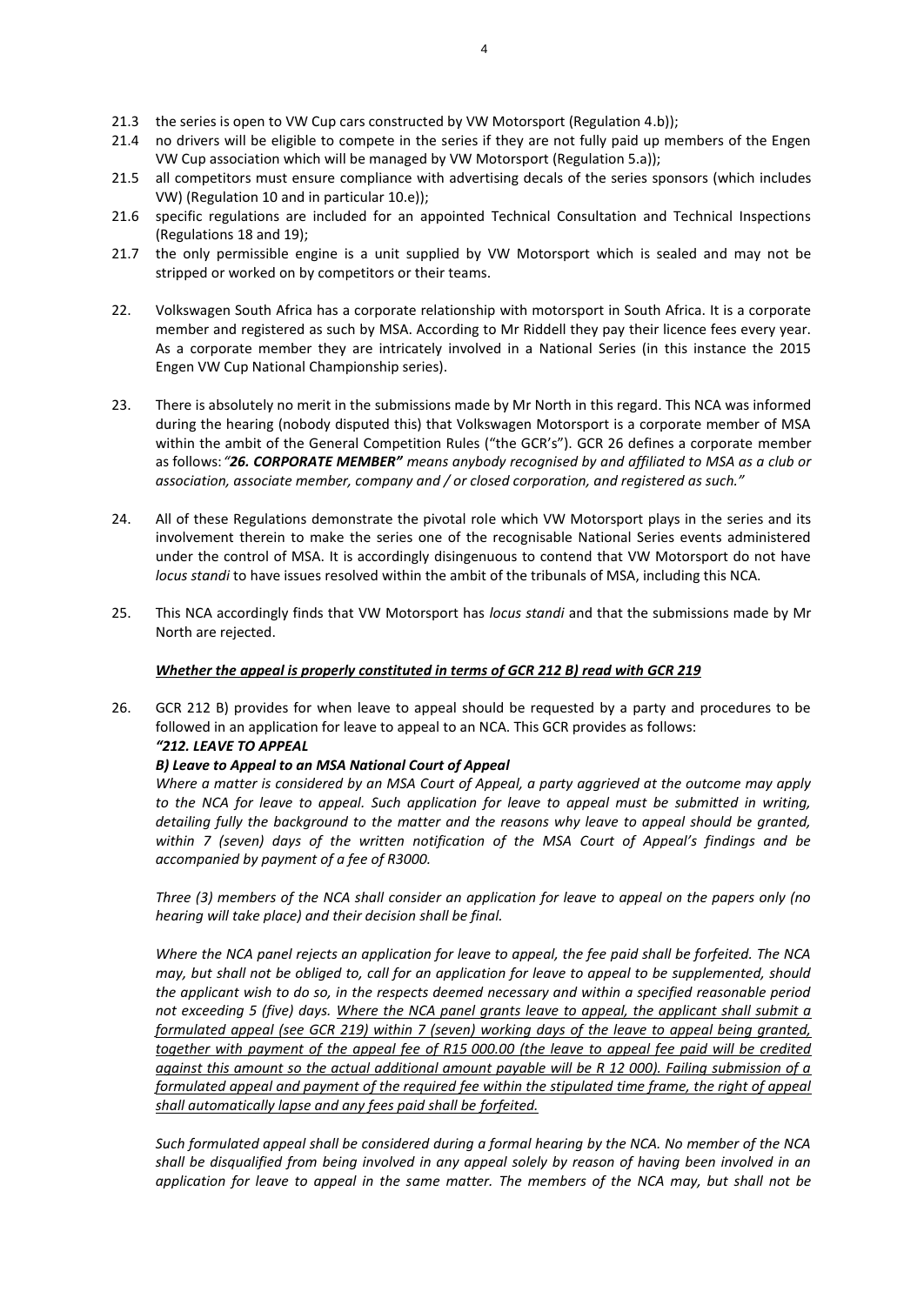- 27. GCR 219 deals with the form of an appeal and appeal fees. This GCR provides as follows: *"219.FORM OF APPEAL AND APPEAL FEES*
- *i) All appeals shall be in writing, specifying briefly the decision appealed against and the grounds of appeal, the relevant rule numbers, be signed by the appellant, and shall state the address to which communications shall be sent.*
- *ii) Payment of appeal fees may be in the form of either cash, a cheque or electronic funds transfer (EFT), provided however, that payment (in the case of a cheque or EFT), is honoured within 48 hours of same having been tendered, failing which the appeal will be considered null and void and the appellant will be subject to any disciplinary action which MSA may deem fit.*
- *iii) MSA may, at its sole discretion, waive the necessity for payment of an appeal fee, if circumstances warrant (such waiving of the appeal fee shall normally only be considered in cases where the appeal is being lodged by an official)."* (our emphasis)
- 28. Much was said during the appeal about exhibit "O" and whether it is a formulated appeal or not. The document comprised 34 pages:
- 28.1 the first page ("O1") bears the Volkswagen Motorsport name and logo;
- 28.2 the second page ("O2") contains an index containing a variety of documents;
- 28.3 exhibit "O4" is addressed to the Court Members of this NCA dated 3 December 2015 by Mike Rowe ("Mr Rowe"), the Motorsport Manager of Volkswagen Motorsport. It is in essence a helpful recordal of the sequence of events with reference to documents and information which Mr Rowe clearly believe would be of importance in this NCA.
- 29. Adv Dalrymple, during his submissions, made necessary and obvious concessions. He submitted that the failure of Volkswagen Motorsport to have filed a notice of appeal should not be fatal to their case:
- 29.1 he correctly, during his submissions, conceded that exhibit "O" does not constitute a notice of appeal in strict compliance with GCR 212 B) read with GCR 219;
- 29.2 he submitted in the main that the document, exhibit "R", which was only produced on the day of the appeal (the document is signed by Adv Dalrymple and appears to be what is generally known as heads of argument relied on by Counsel in legal matters to assist the tribunal with a recordal of the submissions made by the litigant) contained two paragraphs, being paragraphs 6 and 10 which could be interpreted as identifying the grounds of appeal;
- 29.3 he further submitted that a proper consideration of the GCR's in particular the Introduction to the GCR's provide that this NCA should grant condonation to Volkswagen Motorsport to file a notice of appeal within the ambit of the two relevant GCR's. He submitted that the preamble encourages the participation of Volkswagen Motorsport which includes the ability of Volkswagen Motorsport to participate in this NCA. He argued that paragraphs 6 and 10 of the heads of argument, in substance, should inform the NCA and the other interested parties of the grounds of appeal. He argued that the GCR's fairly, equitably and properly applied by the NCA, should support the Appellant's case. The preamble provides that:

# "*INTRODUCTION Control of Motorsport*

# *Delegation of Power*

*That the powers granted to it may be exercised in a fair and equitable manner, MSA has drawn up these rules, known as the General Competition Rules, hereafter referred to as the GCR's, which generally*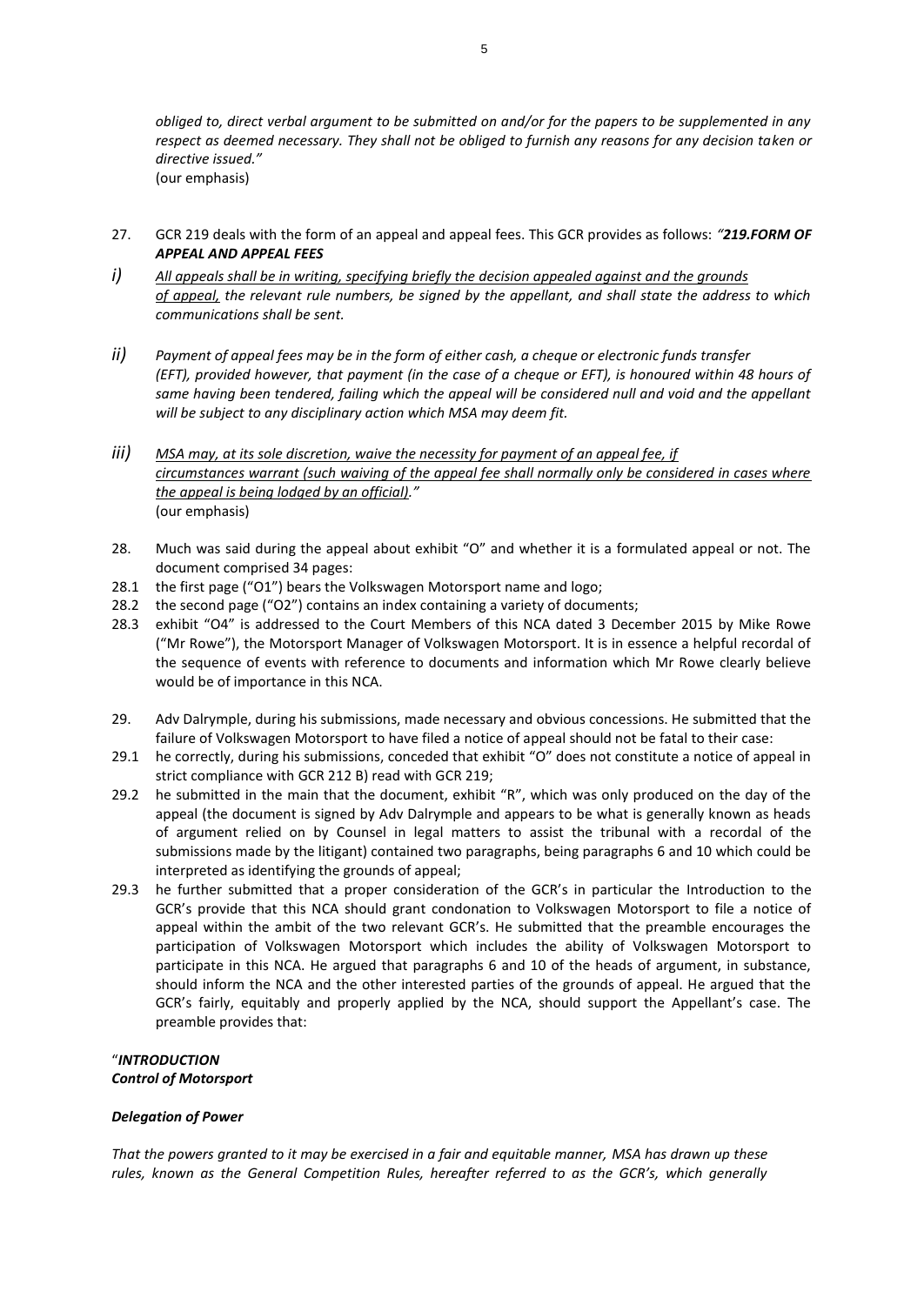#### *conform to the Codes of the FIA, CIK and FIM.*

*SO THAT THE ABOVE POWERS MAY BE EXERCISED IN A FAIR AND EQUITABLE MANNER MSA HAS DRAWN UP THE PRESENT GCR'S AND SSR'S. THE PURPOSE OF THESE GCR'S AND SSR'S AND THEIR APPENDICES IS TO ENCOURAGE AND FACILITATE MOTOR SPORT IN SOUTH AFRICA. THEY WILL NEVER BE ENFORCED SO AS TO PREVENT OR IMPEDE A COMPETITION OR THE PARTICIPATION OF A COMPETITOR, SAVE WHERE MSA CONCLUDES THAT THIS IS NECESSARY FOR THE SAFE, FAIR, OR ORDERLY CONDUCT OF MOTOR SPORT IN SOUTH AFRICA."* 

- 29.4 Adv Dalrymple also tendered a postponement of the hearing to afford all interested parties the opportunity to avoid any prejudice to them by the failure of Volkswagen Motorsport to have complied with the two relevant GCR's. He stated that all the interested parties were present and that a postponement could cure any prejudice.
- 30. Mr North submitted that none of these arguments have any merit. He submitted that in his twenty years of appearing in the NCA, the NCA has not given any latitude to an appellant as requested by Volkswagen Motorsport. He was vocal in his criticism of MSA as to the waiving of the appeal fee by Volkswagen Motorsport. He submitted that there was no explanation as to why Volkswagen Motorsport failed to file a notice of appeal and in absence of an explanation, it is a backdoor attempt to submit exhibit "R" as the "*notice of appeal*". He finally submitted that GCR 212 B) was peremptory that an "*appeal shall automatically lapse*" if the formulated appeal was not filed within seven days of leave to appeal being granted.
- 31. It is against the above that this NCA has to adjudicate the appeal:
- 31.1 the NCA is the highest tribunal in motorsport as a final Court of judgment to finally settle any disputes in appeal which occurs in MSA's territory. Leave to the NCA can only lie in following GCR 212 B). A party aggrieved by the outcome can apply, as Volkswagen Motorsport did in this matter, for leave to appeal;
- 31.2 the application for leave to appeal was not part of the appeal bundle before this NCA. It is indeed a different tribunal which considered it at the time. The application for leave to appeal was taken on the papers submitted by Volkswagen Motorsport only;
- 31.3 GCR 212 B) is peremptory. It provides that a formulated appeal (see GCR 219) shall be submitted within seven working days of the leave of appeal being granted. The GCR is clear in its ambit **"***failing submission of the formulated appeal, the appeal shall automatically lapse***"**;
- 31.4 GCR 219 is equally clear in its formulation. An appeal shall be in writing, specifying briefly the decision appealed against and the grounds of appeal;
- 31.5 it is demonstrably clear and understandable why the grounds of appeal must be in writing:
- 31.5.1 the grounds should identify the decision appealed against and the grounds for so contending;
- 31.5.2 the grounds will inform all the parties as to the issues which are in dispute;
- 31.5.3 the grounds will inform all the parties which witnesses need to be called and which witnesses should be available in rebuttal;
- 31.5.4 the grounds will inform all the parties which aspects of the facts are in dispute;
- 31.5.5 the grounds will crystalize the legal questions to be considered during the appeal;
- 31.6 to run appeals without formulated appeals will lead to complete chaos in the administrative tribunals of MSA and in particular in the NCA. Issues of relevancy will become uncontrolled and will bring the complete process of appeal hearings into disrepute;
- 31.7 the regime in motorsport for resolving disputes between parties are all based on the **lodging of a protest in writing, setting forth the grounds for the protest and the issue protested against**; (*see GCR 198*)
- 31.8 following adjudication of protests, when leave to appeal is requested to a MSA Court of Appeal (see GCR 212 A)), an appellant is requested to submit a formulated appeal (see GCR 212 A) iii) which specifically again makes reference to GCR 219 **which shall be in writing specifying briefly the decision appealed against and the grounds of appeal)**.
- 32. Volkswagen Motorsport failed to file the formulated appeal in terms of GCR 212 B) and GCR 219.
- 33. The GCR's apply equally to all persons subject to the jurisdiction of MSA, irrelevant of their status or importance. It is important to stress that compliance with the "*rules of the game*" therefore applies equally to a single competitor, entrant, promoter or any other person involved in motorsport irrelevant